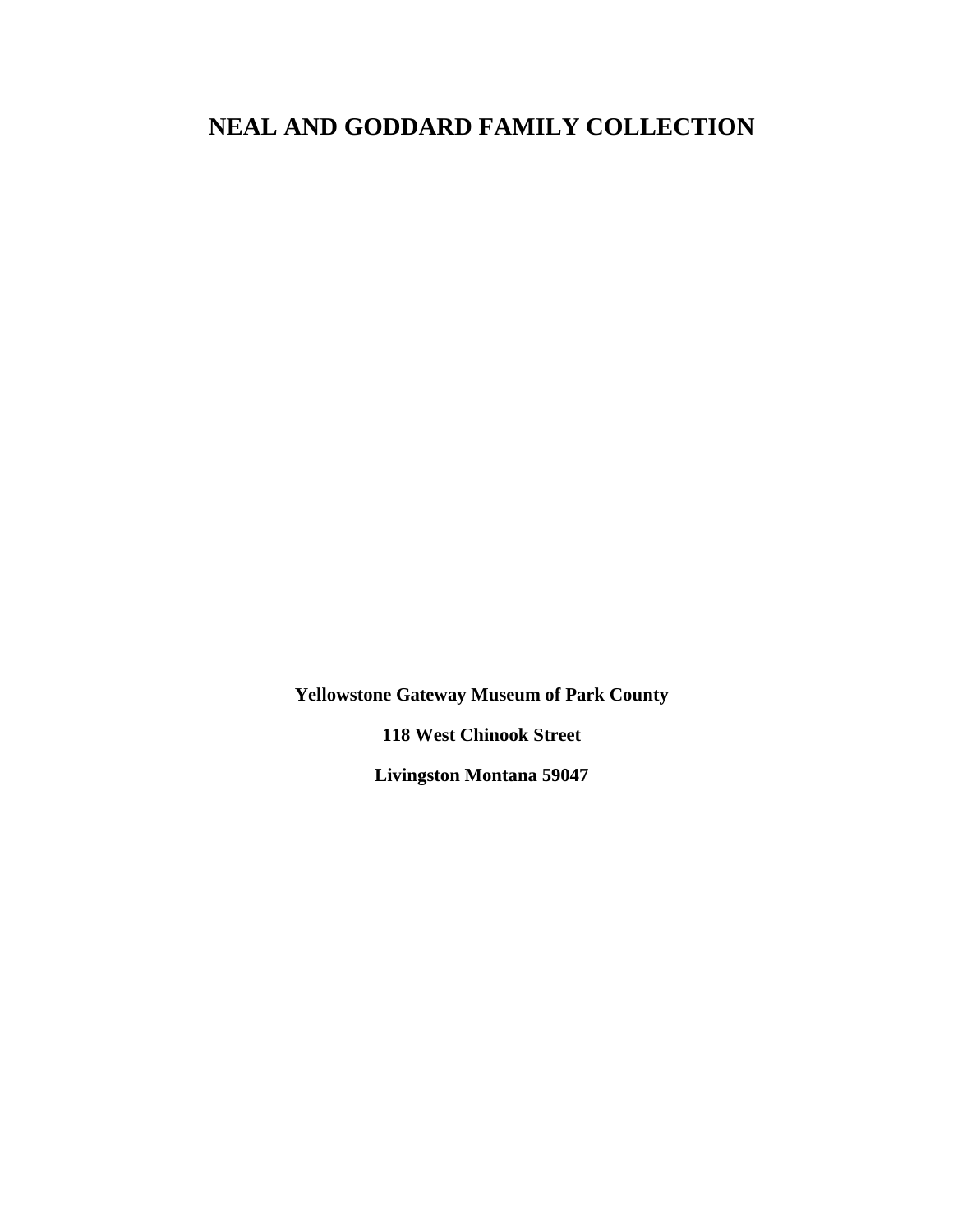### **NEAL AND GODDARD FAMILY COLLECTION**

**PROVENANCE:** The Neal and Goddard Family Collection was donated by David Neal in 2017.

### **ACCESS:**

The collection is open for research. This pdf document can be searched online by simultaneously hitting keys Control and F.

#### **OWNERSHIP:**

Literary rights and copyrights have been assigned to the Yellowstone Gateway Museum of Park County.

### **PUBLICATION RIGHTS:**

All requests for permission to publish, reproduce, or quote from material in the collection should be discussed with the appropriate librarian or archivist. Permission for publication may be given on behalf of the Yellowstone Gateway Museum of Park County as the owner of the physical item. It is not intended to include or imply permission of the copyright holder, which also must be obtained by the customer. The Museum does not assume any responsibility for infringement of copyright or publication rights of the manuscript held by the writer, heirs, donors, or executors. Reproduction restrictions are decided on a case-by-case basis.

### **PREFERRED CITATION:**

[Identification of item], Neal and Goddard Family Collection 2017.041.0001, Yellowstone Gateway Museum of Park County, Livingston, Montana.

### **SIZE:**

Number of manuscript boxes: 3 Oversize: 1 folder

**PROCESSED BY:** Ellen Zazzarino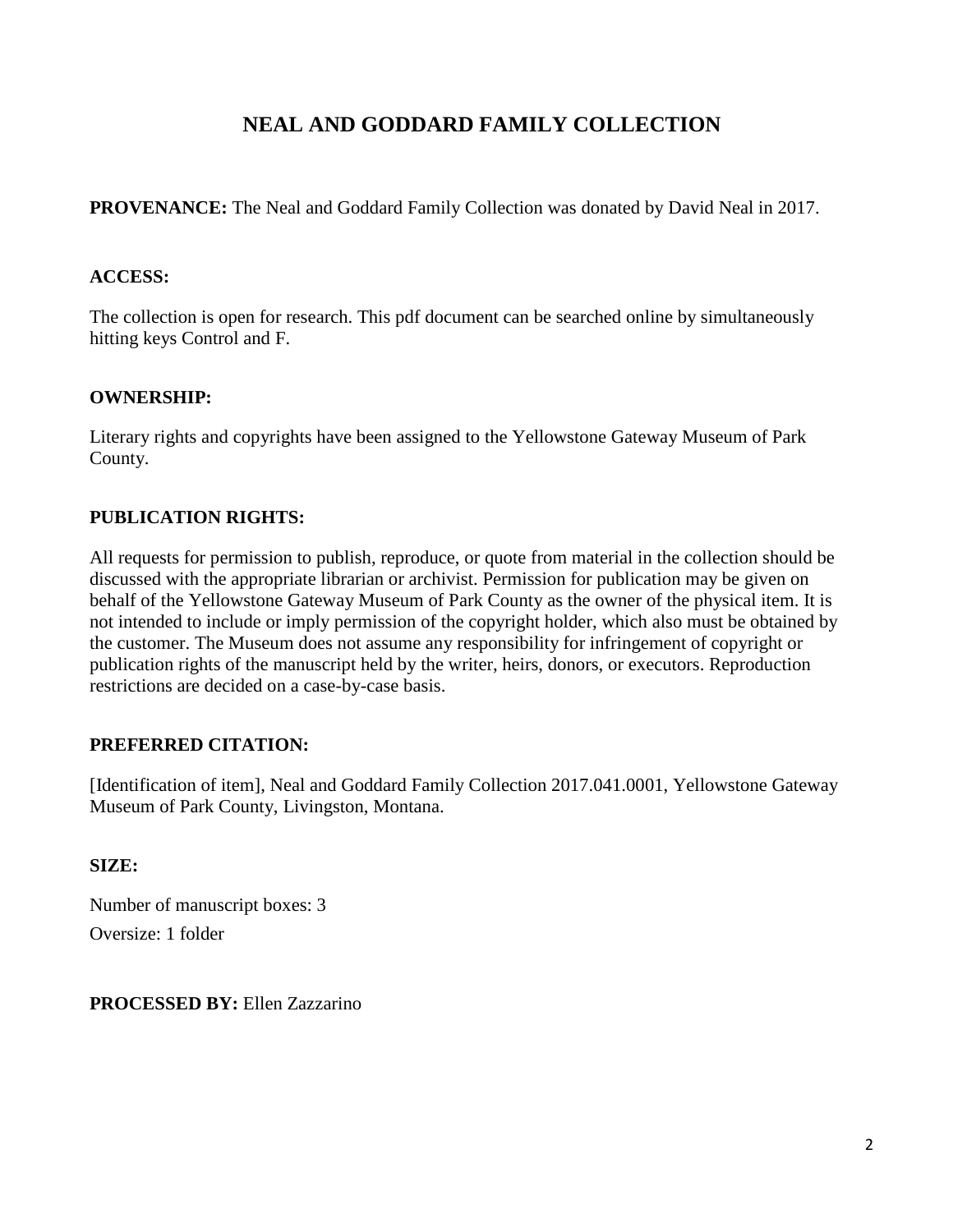# **NEAL AND GODDARD FAMILY COLLECTION BIOGRAPHICAL NOTE**

David Neal married Sarah Catherine Whitely in 1869 in Virginia. David and Sarah had nine children, including Clyde Neal who would eventually move to Livingston, Montana. Daniel and Margaret Ann Goddard had eight children, including Crandall Goddard, who eventually moved to Livingston in 1890 to work for the Northern Pacific Railroad. Crandall Goddard married widow Henrietta Estelle Cole Wynne, in 1891. Crandall and Henrietta had five children, which they raised in Livingston. Ethel Goddard was the oldest of the five.

Clyde Neal, son of David and Sarah Neal, spent his first eighteen years in Ozark, Missouri. In 1908, he moved to Montana to work for his sister Gerti and her husband Ed Compton on the Ballinger Ranch. He returned to Ozark to convince his parents to relocate to Montana. Ethel Goddard, daughter of Henrietta and Crandall Goddard was born and raised in Livingston, Montana. Clyde Neal and Ethel Goddard were married on June 10, 1913 in Livingston. They lived on the Neal family ranch until 1922 when the post WWI farm prices plunged. Then Clyde went to work for an ice company in Livingston. In 1924, Clyde began his career at the Livingston Fire Department. Clyde worked for the fire department for twenty-six years, the last six as fire chief.

Clyde and Ethel Neal had seven children: Robert "Bob" (b.1914), Clifford (b.1916), Jack (b.1918), Dorothy (b.1919), Merle (b.1921), and twins Richard, "Rich" and Raymond "Ray" (b.1924). Jack died in 1927 when he was nine years old. The children were raised in Livingston. Bob, Dorothy, Merle, Rich, and Ray all served during WWII. Bob served in the U.S. Navy Sea Bees, Dorothy worked as a Civil Aeronautics Communicator, Merle served in the U.S. Navy Waves, Rich served with the U.S. Army 99<sup>th</sup> Infantry Division, and Ray also served with the U.S. Army. Dorothy and Merle never married. All six children left Montana.

Clyde Neal died of a heart attack May 11, 1953. Ethel Goddard Neal died on Sept. 15, 1975. Robert "Bob" Neal died in a plane crash that also took the life of his son, Bob, near Miles City in 1964. Richard Neal died in Albuquerque on Sept. 25, 1994. Ray Neal died on June 17, 1997. Dorothy Neal died on Aug. 10, 1998, Clifford Neal died circa 2008. Merle Neal died on July 7, 2012.

**Please note: Box 3 FF17 contains an extensive family history and genealogy written by Merle Neal.**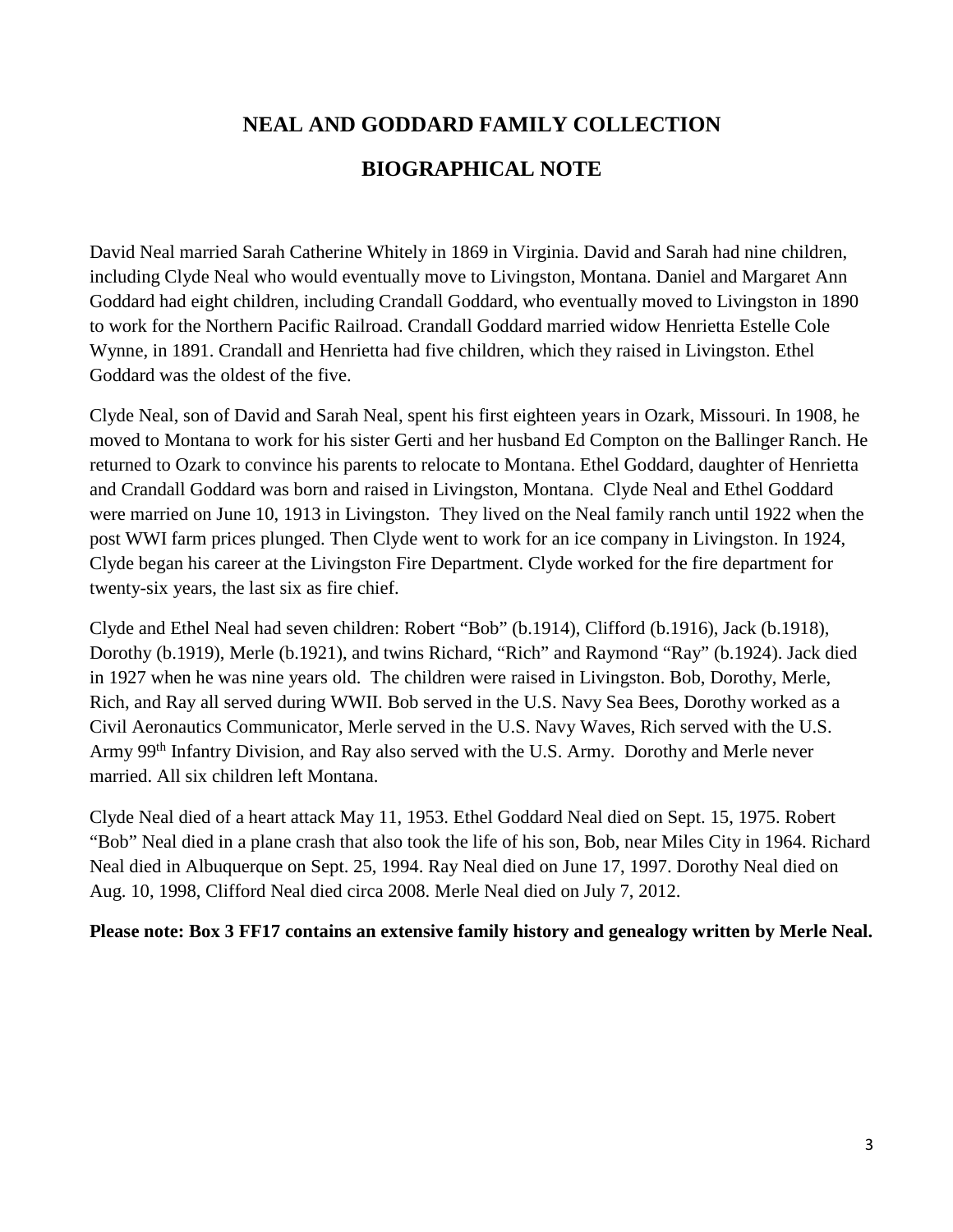# **NEAL AND GODDARD FAMILY COLLECTION SCOPE AND CONTENT NOTE**

The material in the collection consists of family papers spanning four generations. The collection is organized chronologically beginning with a few documents from the ancestors in the Whitley, Neal, Cole, and Goddard families. These papers comprise of clippings, memorial cards, obituaries, wills, and autograph books. Ethel Goddard Neal's papers consist of a few documents from her high school years, letters between her and Clyde, and her daily journals. Her journals contain daily entries from 1945-1974.

When Merle Neal served in the Navy Waves, she and her family wrote extensively. Most of the correspondence in the collection is letters between Merle and her parents. In addition, she exchanged letters with two admirers. The correspondence provides insight into Merle's service and the family bonds. The papers of the other siblings are limited but provide information on their jobs, marriages, and children.

### **SERIES DESCRIPTION**

### **SERIES 1 PERSONAL AND FAMILY PAPERS 1836–1997 BOX 1-3**

The series contains the personal family papers primarily of Ethel Goddard Neal and daughter Merle Neal. Ethel Goddard's daily journals and Merle Neal's correspondence comprise the bulk of the series.

### **SERIES 2 OVERSIZE, 1907-1947 OVERSIZE FOLDER 1**

The series comprises Ethel Neal's sheet music and high school diploma.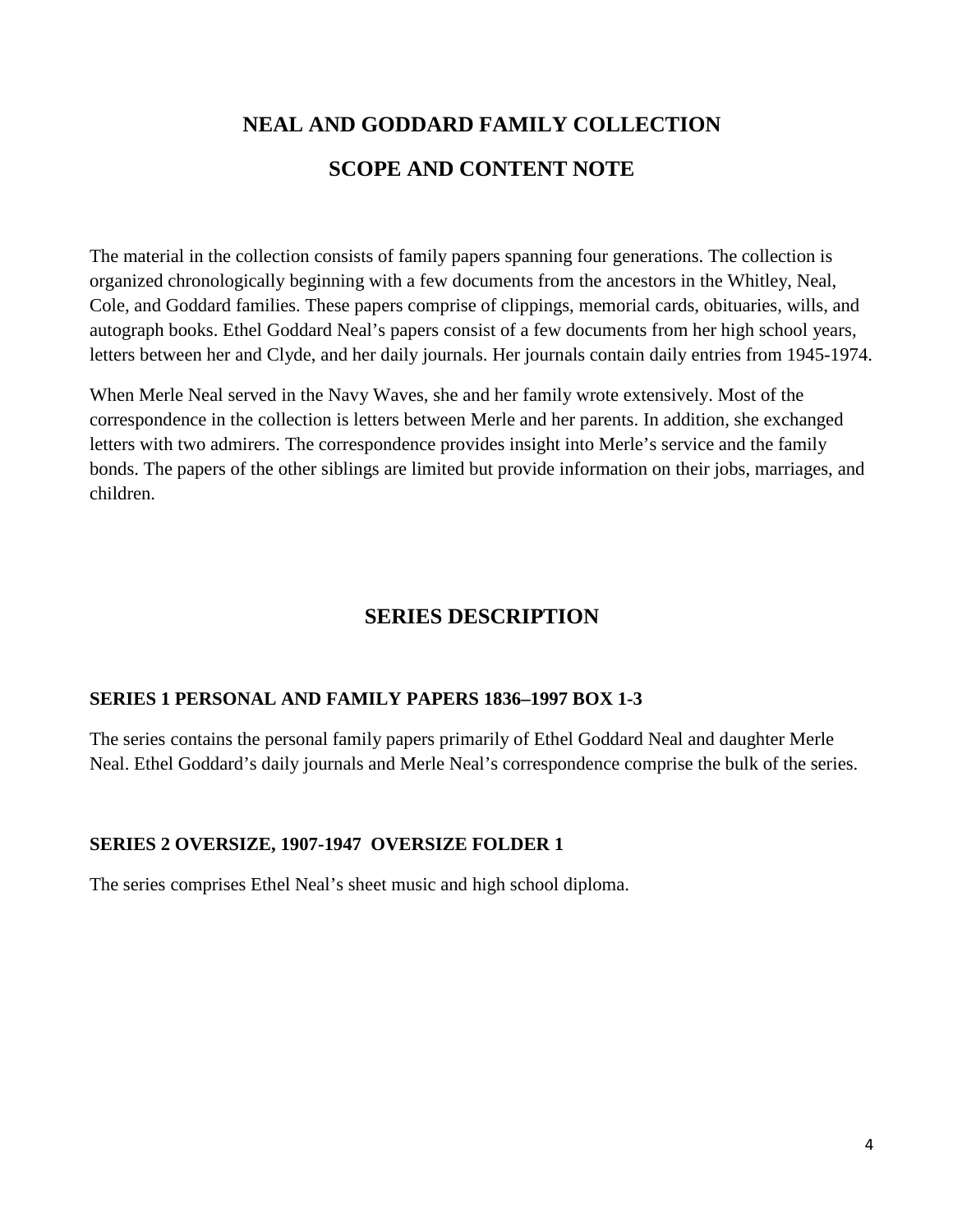## **NEAL AND GODDARD FAMILY COLLECTION**

### **SERIES 1**

| Box 1            | <b>Family Papers</b>                                                                                                                          | <b>Dates</b>                   |
|------------------|-----------------------------------------------------------------------------------------------------------------------------------------------|--------------------------------|
| FF1              | Unknown individual: handwritten copies of poems, clippings                                                                                    | ca 1878                        |
| FF <sub>2</sub>  | Whitley, Augustus: plat of Lincoln, Virginia (copy)                                                                                           | 1848 (copy)                    |
| FF3              | Whitley, William J. (son): diary                                                                                                              | 1897                           |
| FF4              | Whitley Family: Sarah, Catherine, Lillian, Ralph, Clinton, Beverly<br>and John: muster roll and wills (copies), clipping, memorial card, obit | 1836-1876 (copies)             |
| FF <sub>5</sub>  | Gusewelle, Lillian (married Ralph Whitley): autograph book                                                                                    | 1891-1894                      |
| FF <sub>6</sub>  | Neal, Myda: birthday book                                                                                                                     | 1918                           |
| FF7              | Neal, Myda: correspondence, clipping, memorial card                                                                                           | 1946-1977                      |
| FF8              | Neal, Joseph (Joe): obituary                                                                                                                  | April 5, 1923                  |
| FF9              | Neal Family: Emery L. and Leda, Clifford, Guy Emery, Ted: holiday<br>cards, memorial cards, obituaries                                        | 1922-1929, 1977<br>undated     |
| <b>FF10</b>      | Mortimer, Lena Neal: obituary                                                                                                                 | undated                        |
| FF11             | <b>Neal Family history</b>                                                                                                                    | undated                        |
| FF12             | Sumner, Fred and Gertrude Neal: clippings and obituaries                                                                                      | ca. 1953-1956,<br>undated      |
| FF13             | Danks, David and Ivy Neal (daughter Adena marries James House):<br>clippings, obituary                                                        | 1958, undated                  |
| FF14             | Compton Family: Ray, Charles E., Mildred: obituaries                                                                                          | 1962, 1965, 1994               |
| FF <sub>15</sub> | Wayne, Thomas and Henrietta Cole: discharge certificate, obituary,<br>teaching certificate, contract                                          | 1865, 1880-1890                |
| FF <sub>16</sub> | Cole Family: John, Glen H. and Mayme, Wells V. and Bertha, George,<br>Mercy Ann Fisk: obituaries, clippings, family history                   | 1894, ca. 1940-1960<br>undated |
| FF17             | Goddard, Nettie Cole Wynne: State Normal School: notebook includes<br>McGregor High School graduation program                                 | 1878-1888                      |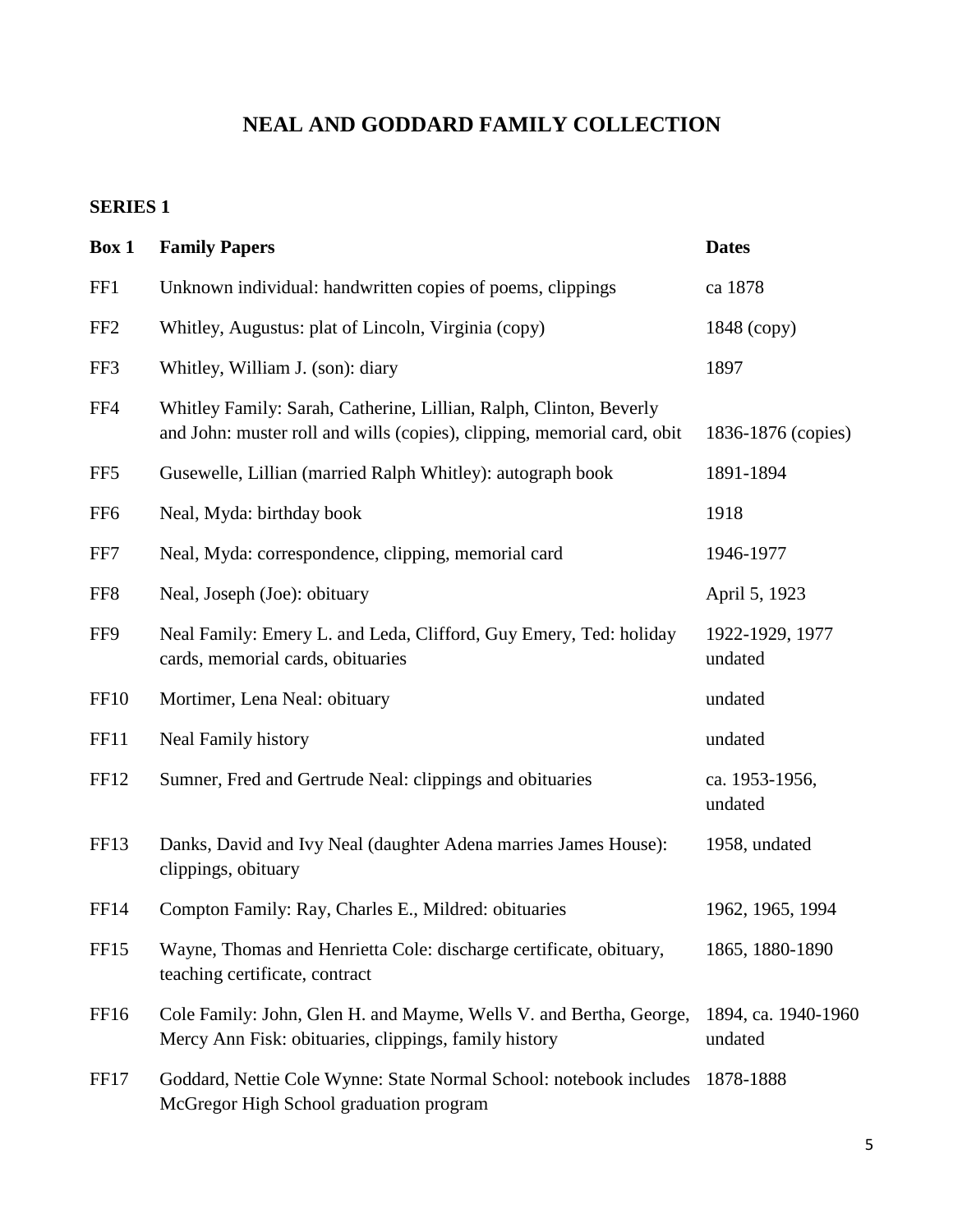| Box 1            | <b>Family Papers</b>                                                                                                                        | <b>Dates</b>        |
|------------------|---------------------------------------------------------------------------------------------------------------------------------------------|---------------------|
| <b>FF18</b>      | Goddard, Nettie Cole Wynne: letters, teachers' certificate, Temperance<br>Union membership card, invitation                                 | 1877-1890           |
| <b>FF19</b>      | Goddard, Nettie Cole Wynne: summons, letters                                                                                                | 1879, 1918-1919     |
| <b>FF20</b>      | Goddard Family: Daniel, Crandall, Titus, Joseph, Everett, Addison:<br>letters, postcards, census, clippings, notes, memorial card           | ca. 1880-1920       |
| FF21             | Goddard, Verne: memorial card                                                                                                               | Mar. 7, 1901        |
| FF <sub>22</sub> | Goddard Family: obituaries, wedding notice, clippings, grave photos                                                                         | ca. 1904-1998       |
| FF <sub>23</sub> | Goddard, Crandall H.: letters, clippings, will, rail pass, invitation, deed, ca. 1890-1932<br>certificate                                   |                     |
| <b>FF24</b>      | Neal, Ethel Goddard: Livingston Public School report cards                                                                                  | 1898-1905           |
| FF <sub>25</sub> | Neal, Ethel Goddard: 5 <sup>th</sup> grade composition book with handwritten<br>copies of poems, notes on commencement                      | ca. 1902-1909       |
| FF <sub>26</sub> | Neal, Ethel Goddard: Park County Free High School report cards                                                                              | 1905-1909           |
| FF <sub>27</sub> | Neal, Ethel Goddard: Park County High School 10 <sup>th</sup> grade composition ca. 1906-1907<br>book with notes                            |                     |
| FF <sub>28</sub> | Neal, Ethel Goddard: autograph book                                                                                                         | 1906-1908           |
| FF <sub>29</sub> | Neal, Ethel Goddard: Park County High School current events, notes                                                                          | ca. 1907-1909       |
| <b>FF30</b>      | Neal, Ethel Goddard: school notebooks with class notes, magazine<br>illustrations glued on top of some pages, junior/senior banquet program | ca. 1908-1909       |
| <b>FF31</b>      | Neal, Ethel Goddard: My Commencement Scrapbook: notes, clippings, June 1909<br>dance card, program, class role                              |                     |
| <b>FF32</b>      | Neal, Ethel Goddard: letters received                                                                                                       | 1907, 1911, undated |
| FF33             | Neal, Ethel Goddard: postcard scrapbook and loose postcards sent to<br>Ethel and other family members                                       | 1910                |
| FF34             | Neal, Ethel Goddard: teaching certificate                                                                                                   | 1910-1912           |
| FF35             | Neal, Ethel Goddard: letters received from Clyde prior to marriage                                                                          | ca. 1911-1912       |
| <b>FF36</b>      | Neal, Clyde: letters received from Ethel prior to marriage                                                                                  | ca. 1911-1912       |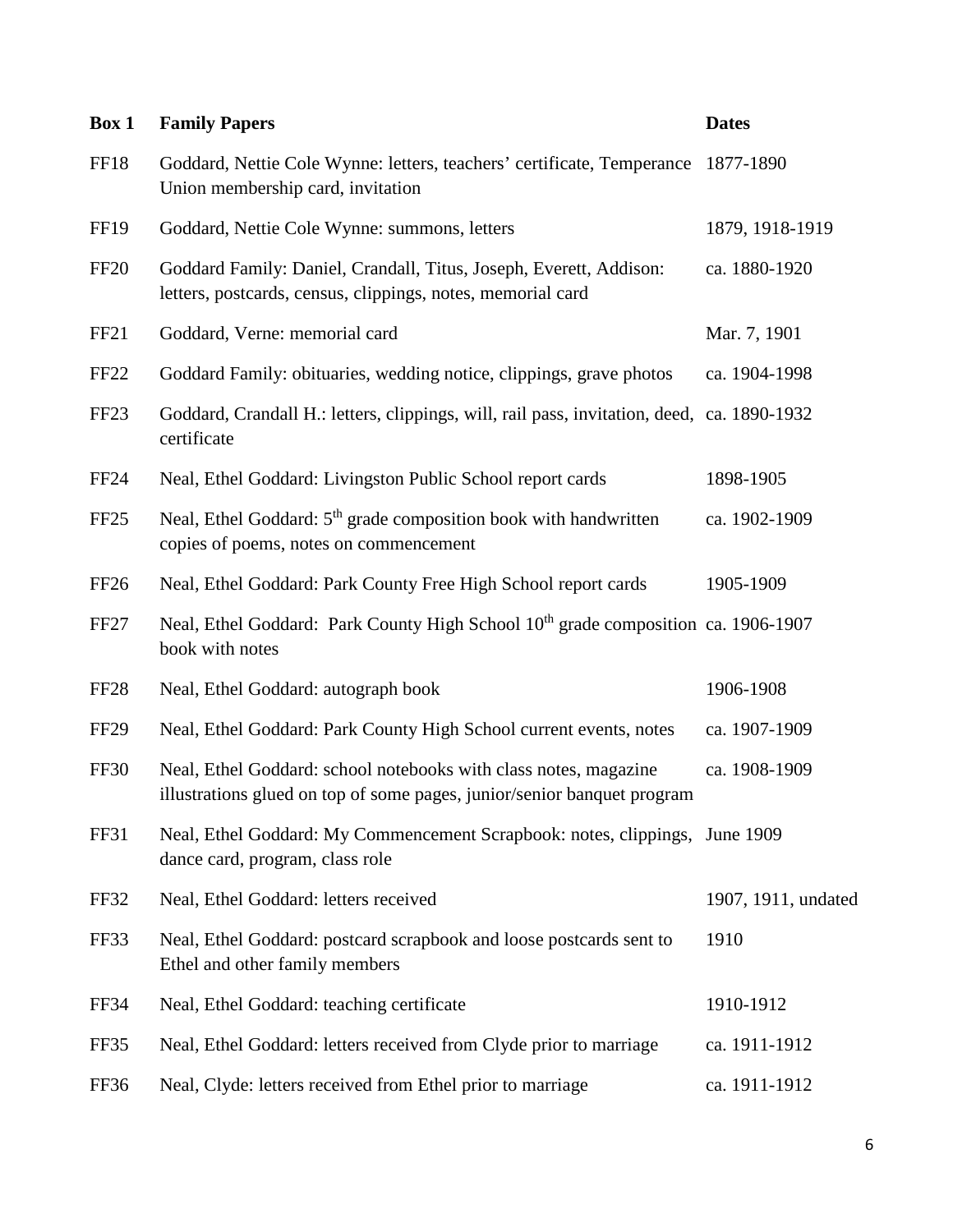| Box 1       | <b>Family Papers</b>                                                                                                                       | <b>Dates</b>       |
|-------------|--------------------------------------------------------------------------------------------------------------------------------------------|--------------------|
| FF37        | Neal, Clyde and Ethel Goddard: marriage certificate, license, clippings                                                                    | June 10, 1913      |
| <b>FF38</b> | Neal, Clyde: dance card, check, cards, clipping, postcard                                                                                  | 1908-1910, undated |
| <b>FF39</b> | Neal, Clyde: receipt                                                                                                                       | Nov. 15, 1915      |
| <b>FF40</b> | Neal, Ethel Goddard: Mother's Day cards, letters                                                                                           | 1914, 1938         |
| FF41        | Neal, Clyde: letters to children and grandchildren, includes clipping                                                                      | ca. 1946-1949      |
| <b>FF42</b> | Neal, Clyde – Fire Department: Fire Relief Association certificate,<br>clippings, certificate of appointment to Deputy State Fire Marshall | 1947-1948, undated |
| <b>FF43</b> | Neal, Clyde and Ethel Goddard: letters received                                                                                            | 1914, 1918, 1960   |
| <b>FF44</b> | Neal, Clyde and Ethel Goddard: war ration book                                                                                             | 1943               |
| <b>FF45</b> | Neal, Ethel Goddard: 2 spiral notebooks with notes on lodge meetings,<br>recipes, and flowers                                              | undated            |
| FF46        | Neal, Ethel Goddard: daily journal                                                                                                         | 1945               |
| <b>FF47</b> | Neal, Ethel Goddard: daily journal                                                                                                         | 1950               |
| <b>FF48</b> | Neal, Ethel Goddard: daily journal                                                                                                         | 1951 $(?)$         |
| <b>FF49</b> | Neal, Ethel Goddard: daily journal                                                                                                         | 1952               |
|             |                                                                                                                                            |                    |

| Box 2           | <b>Family Papers</b>               | <b>Dates</b> |
|-----------------|------------------------------------|--------------|
| FF1             | Neal, Ethel Goddard: daily journal | 1953         |
| FF <sub>2</sub> | Neal, Ethel Goddard: daily journal | 1954         |
| FF3             | Neal, Ethel Goddard: daily journal | 1957         |
| FF4             | Neal, Ethel Goddard: daily journal | 1958         |
| FF <sub>5</sub> | Neal, Ethel Goddard: daily journal | 1959         |
| FF <sub>6</sub> | Neal, Ethel Goddard: daily journal | 1960 $(?)$   |
| FF7             | Neal, Ethel Goddard: daily journal | 1962         |
| FF <sub>8</sub> | Neal, Ethel Goddard: daily journal | 1963         |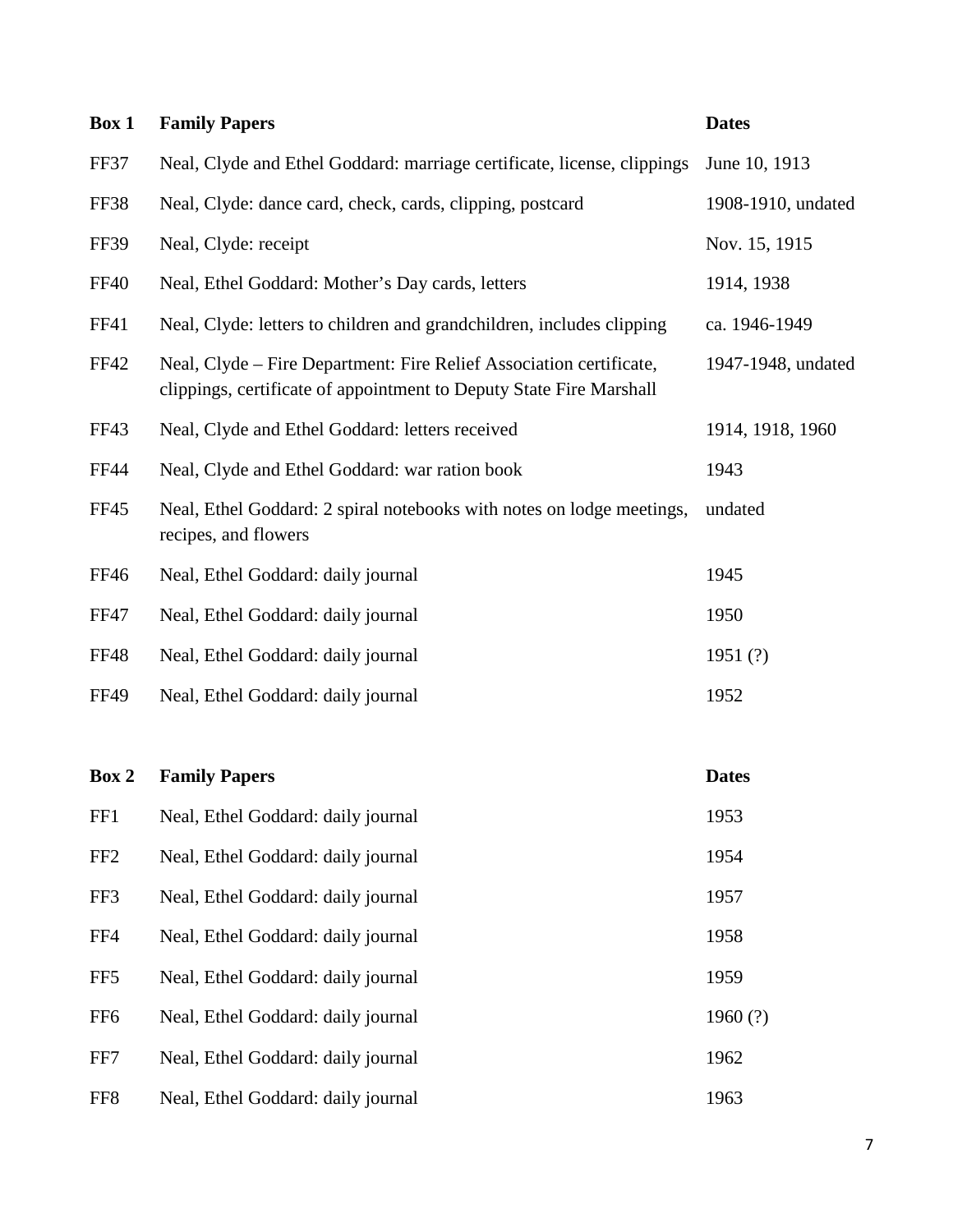| Box 2            | <b>Family Papers</b>                                                                                                                             | <b>Dates</b>                    |
|------------------|--------------------------------------------------------------------------------------------------------------------------------------------------|---------------------------------|
| FF9              | Neal, Ethel Goddard: daily journal                                                                                                               | 1964                            |
| <b>FF10</b>      | Neal, Ethel Goddard: daily journal                                                                                                               | 1966                            |
| FF11             | Neal, Ethel Goddard: daily journal                                                                                                               | 1967                            |
| FF12             | Neal, Ethel Goddard: daily journal                                                                                                               | 1968                            |
| FF13             | Neal, Ethel Goddard: daily journal                                                                                                               | 1970                            |
| FF14             | Neal, Ethel Goddard: daily journal                                                                                                               | 1971                            |
| FF <sub>15</sub> | Neal, Ethel Goddard: daily journal                                                                                                               | 1972                            |
| FF16             | Neal, Ethel Goddard: daily journal                                                                                                               | 1973                            |
| FF17             | Neal, Ethel Goddard: daily journal                                                                                                               | 1974                            |
| FF18             | Neal, Ethel Goddard: voter registration school census records                                                                                    | 1946, 1966                      |
| FF19             | Neal, Ethel Goddard: invoice                                                                                                                     | 1954                            |
| <b>FF20</b>      | Neal, Clyde and Ethel Goddard: Neal family coat of arms                                                                                          | undated                         |
| FF <sub>21</sub> | Neal, Clyde and Ethel Goddard - Park County Pioneers Society:<br>membership cards                                                                | 1948-1950                       |
| <b>FF22</b>      | Neal, Clyde: Missouri State Board of Health: birth certificate request                                                                           | undated                         |
| FF <sub>23</sub> | Neal, Clyde - contents of wallet: driver's license, auto insurance card,<br>Conoco card, Independent Order of Odd Fellows cards, sons' addresses | 1953                            |
| <b>FF24</b>      | Neal, Clyde: death certificate, obituaries, memorial program                                                                                     | May 11, 1953                    |
| FF <sub>25</sub> | Neal, Ethel Goddard - Park County Pioneers Society, Order of Odd<br>Fellows, Yellowstone Club, church: membership cards                          | 1973, 1975, undated             |
| FF <sub>26</sub> | Neal, Ethel Goddard: obituary, memorial program, tribute                                                                                         | Sept. 12, 1975                  |
| FF <sub>27</sub> | Neal, Robert "Bob" and Stella W. Rau, children Bob and Martha:<br>clippings, postcards                                                           | 1922, Dec. 28, 1964,<br>undated |
| FF <sub>28</sub> | Tegtmeyer, Raymond and Martha Neal: wedding invitation, birth<br>announcements                                                                   | 1977, 1982, 1987                |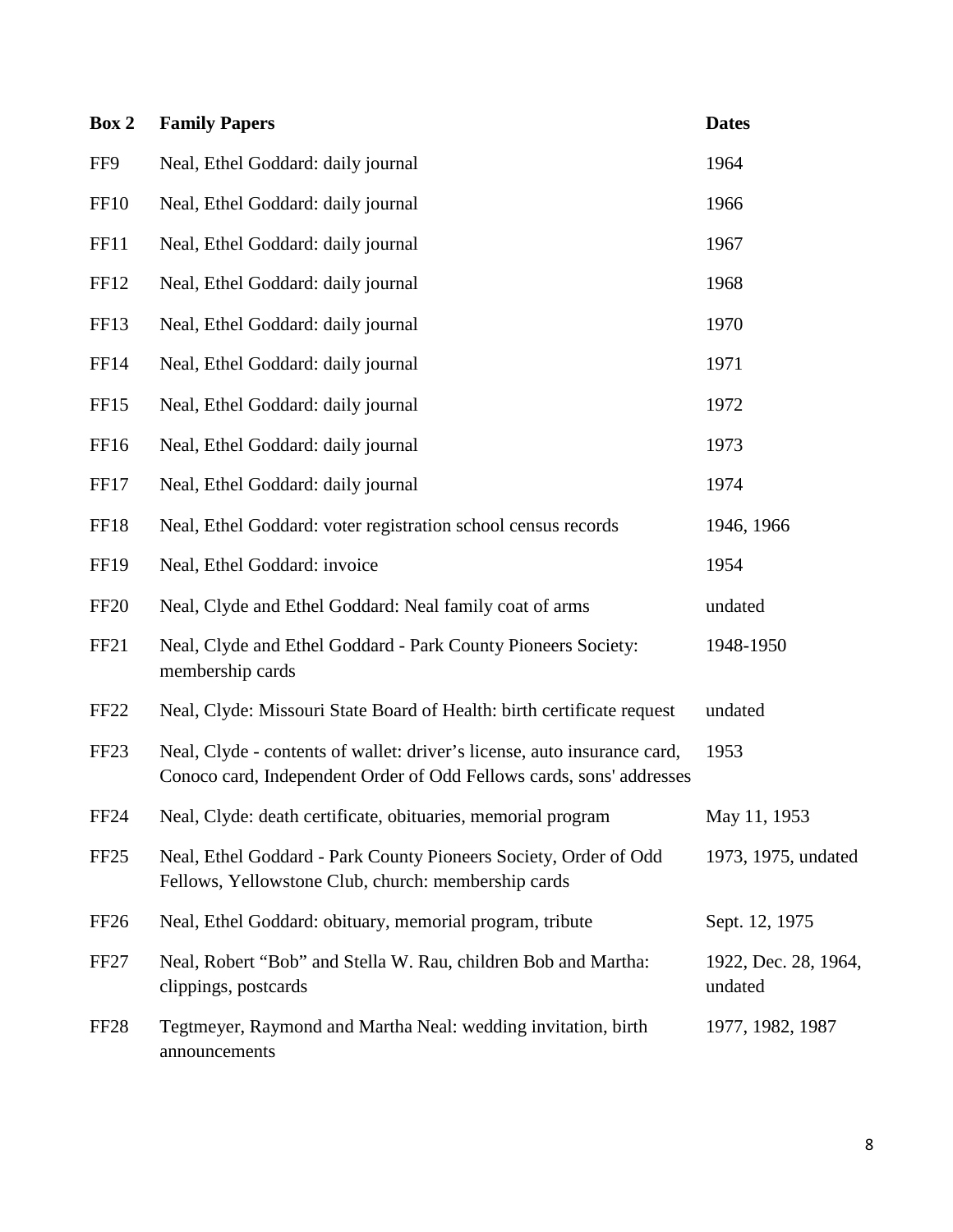| Box 2            | <b>Family Papers</b>                                                                                     | <b>Dates</b>       |
|------------------|----------------------------------------------------------------------------------------------------------|--------------------|
| FF <sub>29</sub> | Neal Clifford and Vivian Crabtree, children Jack, Jaret, Jeffry, Jerry:<br>clipping, envelope with notes | 1938, undated      |
| <b>FF30</b>      | Neal, Jack: diphtheria health record, tuff of hair                                                       | 1927               |
| FF31             | Neal, Dorothy: Livingston City Schools report cards                                                      | 1925, 1933         |
| <b>FF32</b>      | Neal, Dorothy – assigned to Custer Air Field, Goldwater's Dept. Store: ca. 1945, 1964<br>clippings       |                    |
| FF33             | Neal, Merle: tuff of hair                                                                                | July 9, 1922       |
| <b>FF34</b>      | Neal, Merle: Park County High School diploma                                                             | June 19, 1939      |
| FF35             | Neal, Merle: Montana State Normal College diploma                                                        | June 4, 1942       |
| <b>FF36</b>      | Neal, Merle: Fromberg Public School teaching contract                                                    | Aug. 18, 1942      |
| FF37             | Neal, Merle: Teachers Retirement System membership card                                                  | 1943               |
| <b>FF38</b>      | Neal, Merle: Navel Reserve uniform order forms                                                           | Oct. – Nov. 1943   |
| <b>FF39</b>      | Neal, Merle: War Ration book                                                                             | ca. 1943-1945      |
| <b>FF40</b>      | Neal, Merle: diary                                                                                       | 1943-1944          |
| FF41             | Neal, Merle: letters sent to parents, Clyde and Ethel                                                    | Oct. 1943          |
| <b>FF42</b>      | Neal, Merle: letters sent to parents, Clyde and Ethel                                                    | Nov. – Dec. 1943   |
| FF43             | Neal, Merle: letters sent to parents, Clyde and Ethel                                                    | Jan. - April 1944  |
| <b>FF44</b>      | Neal, Merle: letters sent to parents, Clyde and Ethel                                                    | May - July 1944    |
| <b>FF45</b>      | Neal, Merle: letters sent to parents, Clyde and Ethel                                                    | Aug. – Oct. 1944   |
| <b>FF46</b>      | Neal, Merle: letters sent to parents, Clyde and Ethel                                                    | Nov. - Dec. 1944   |
| <b>FF47</b>      | Neal, Merle: letters sent to parents, Clyde and Ethel                                                    | Jan. - Mar. 1945   |
| <b>FF48</b>      | Neal, Merle: letters sent to parents, Clyde and Ethel                                                    | April - May 1945   |
| <b>FF49</b>      | Neal, Merle: letters sent to parents, Clyde and Ethel                                                    | June $-$ Aug. 1945 |
| <b>FF50</b>      | Neal, Merle: letters sent to parents, Clyde and Ethel                                                    | Sept. - Dec. 1945  |
| FF51             | Neal, Merle: letters received from parents, Clyde and Ethel                                              | 1941-1953          |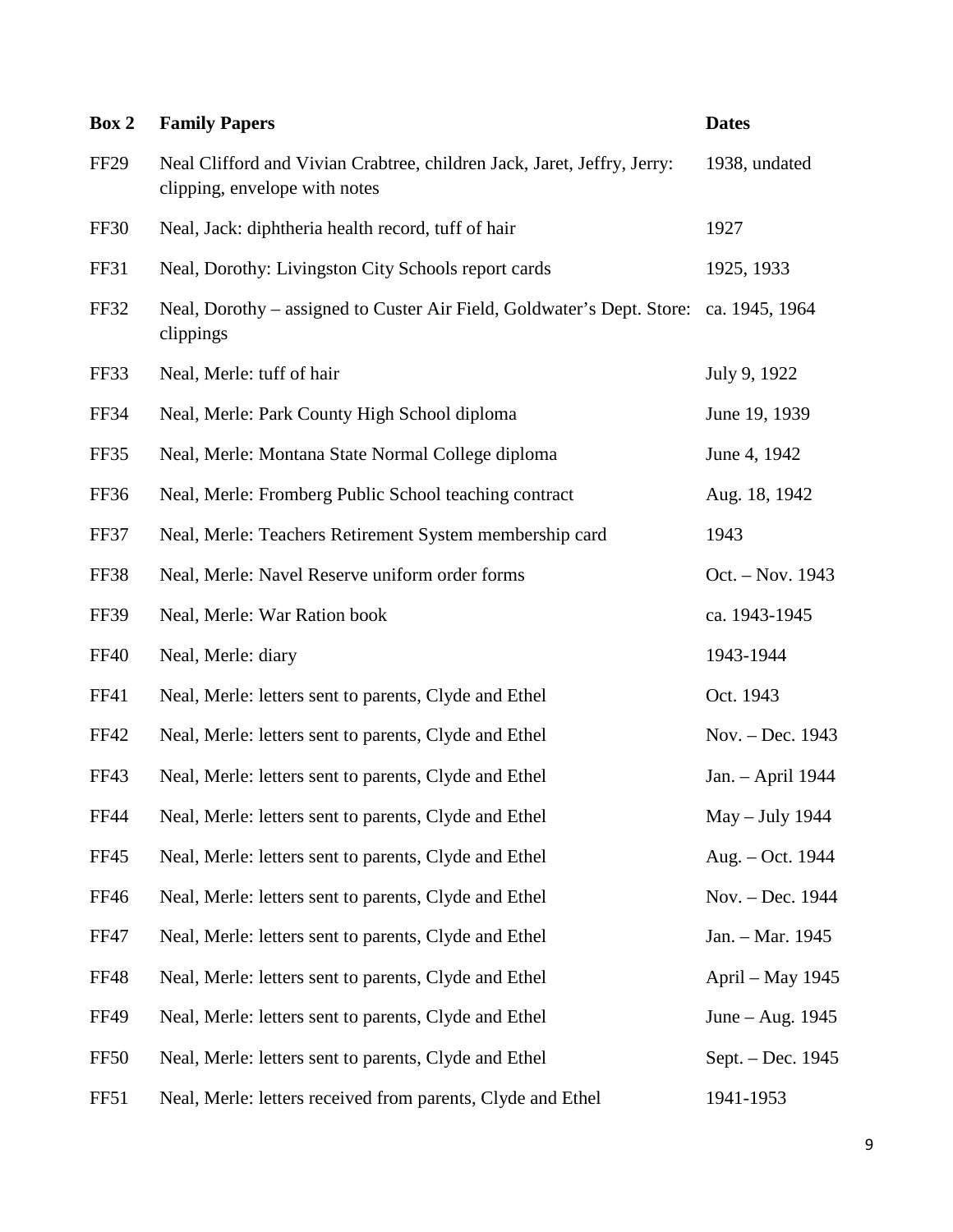|             | <b>Box 2</b> Family Papers                                | <b>Dates</b>  |
|-------------|-----------------------------------------------------------|---------------|
| FF52        | Neal, Merle: letters received from brother Bob (Robert)   | 1944          |
| FF53        | Neal, Merle: letters received from brother Dick (Richard) | 1944-1945     |
| <b>FF54</b> | Neal, Merle: letters received from brother Ray            | ca. 1944-1945 |

| Box 3           | <b>Family Papers</b>                                                                                                                                             | <b>Dates</b>              |
|-----------------|------------------------------------------------------------------------------------------------------------------------------------------------------------------|---------------------------|
| FF1             | Neal, Merle: letters received from Peer Gandil                                                                                                                   | June – Sept. 1943         |
| FF <sub>2</sub> | Neal, Merle: letters received from Peer Gandil                                                                                                                   | Oct. - Dec. 1943          |
| FF3             | Neal, Merle: letters received from Peer Gandil                                                                                                                   | Feb. - Aug. 1944          |
| FF4             | Neal, Merle: letters received from Edward Kowalski                                                                                                               | 1945                      |
| FF <sub>5</sub> | Neal, Merle: East Side School teacher agreement, clipping                                                                                                        | 1946                      |
| FF <sub>6</sub> | Neal, Merle: University of Denver BFA diploma, clippings, subsistence 1947-1948<br>allowance notice                                                              |                           |
| FF7             | Neal, Merle: Pioneer Trails Council of Girl Scouts field worker, trail<br>council director, executive director: clippings                                        | 1952-1967                 |
| FF <sub>8</sub> | Neal, Merle: executive director of Mid-Continent Council of Girl<br>Scouts: resolution                                                                           | Oct. 1978                 |
| FF9             | Neal, Merle: letters from mother, Ethel                                                                                                                          | 1968-1975                 |
| <b>FF10</b>     | Neal, Merle: letters, invitation, cards                                                                                                                          | ca. 1980-1981,<br>undated |
| FF11            | Neal Ray and Richard: birth certificate, Park County High School<br>Graduation announcement                                                                      | 1924, 1942                |
| FF12            | Neal, Ray and Dorothy Shearer, children Kathyrn, Daniel: memorial<br>program, marriage and birth announcements                                                   | 1951-1997, undated        |
| FF13            | Neal, Richard and Lynn Rankin, children Mark, Jonathon, David,<br>Gregory and Timothy (died): birth certificate, obituary, memorial<br>program, letter, postcard | 1942-1995                 |